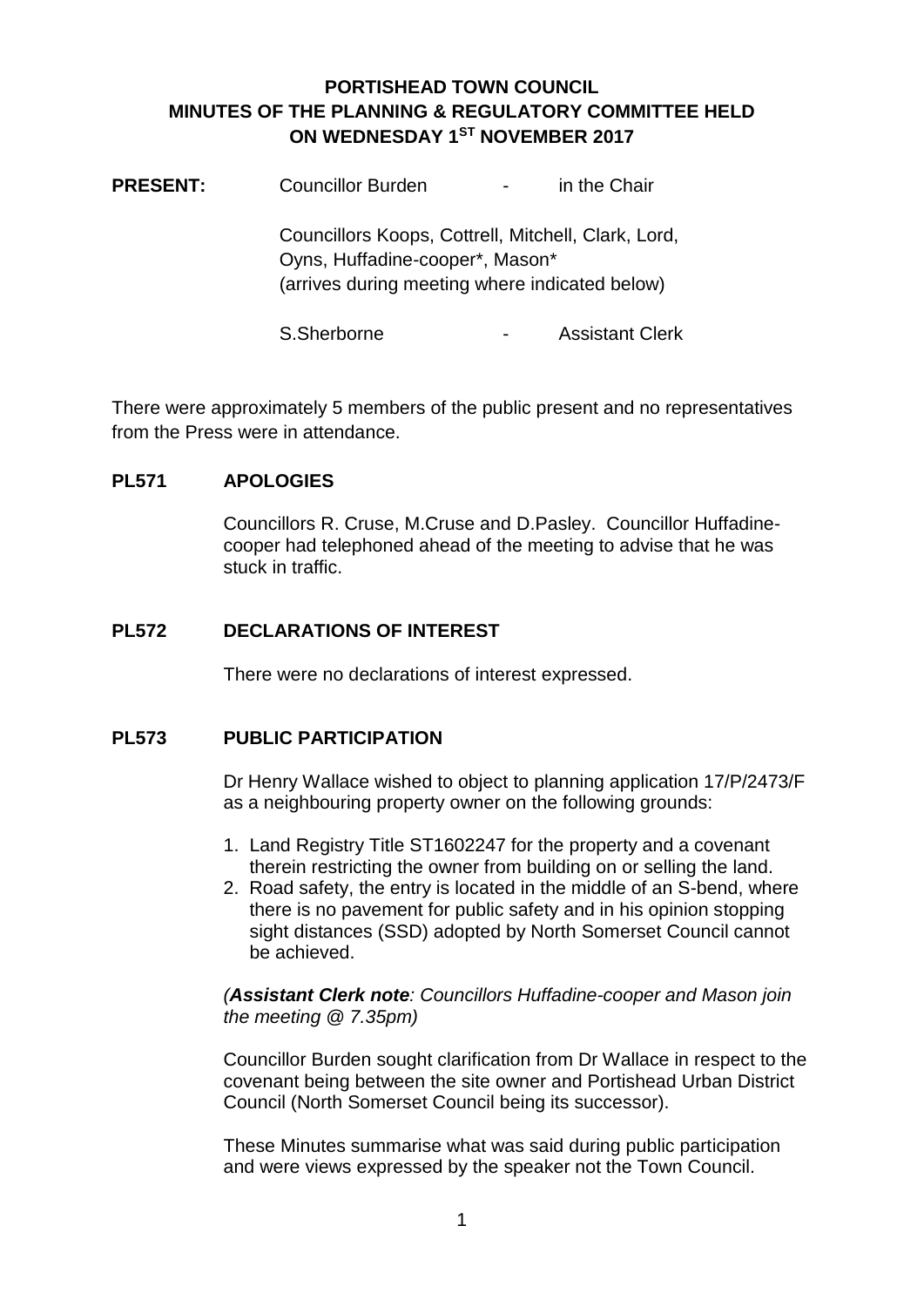## **PL574 SECTION 1 – TO BE CONSIDERED BY THE PLANNING & REGULATORY COMMITTEE**

## **PLANNING APPLICATIONS**

#### **17/P/2411/F 46B WEST HILL, PORTISHEAD, BS20 6LR**

Conversion of three bedroom dwelling into 2 No. one bedroom flats.

#### **RESOLVED THAT**

Objects on the grounds that the development will not comply with North Somerset Council's parking standards**.**

A vote was taken with a majority in favour.

#### **17/P/2473/F 2 PIER ROAD, PORTISHEAD, BS20 7DZ**

Erection of 1 no. three bedroom chalet style bungalow

#### **RESOLVED THAT**

Objects on the following grounds:

- 1. does not comply with North Somerset Council's parking standards,
- 2. access and regress to the highway is unsafe at this point (brow of a hill and on an S- bend)
- 3. inadequate plans, no elevation plans are provided,
- 4. no tree report has been provided,
- 5. whilst not a planning issue, there is a covenant on the land (ST1602247) to the benefit of the Urban Council (succeeded by North Somerset Council),

Portishead Town Council request that the relevant Ward District Councillor (Councillor Reyna Knight) calls the application to North Somerset Council's Planning & Regulatory committee if it is recommended for approval.

A vote was taken with a majority in favour.

#### **17/P/2485/O 70 BRISTOL ROAD, PORTISHEAD, BS20 6QG**

Outline planning permission for the erection of dwelling and creation of new vehicular access for the existing property - 70 Bristol Road, with the matters of appearance, landscaping, layout and scale reserved for subsequent approval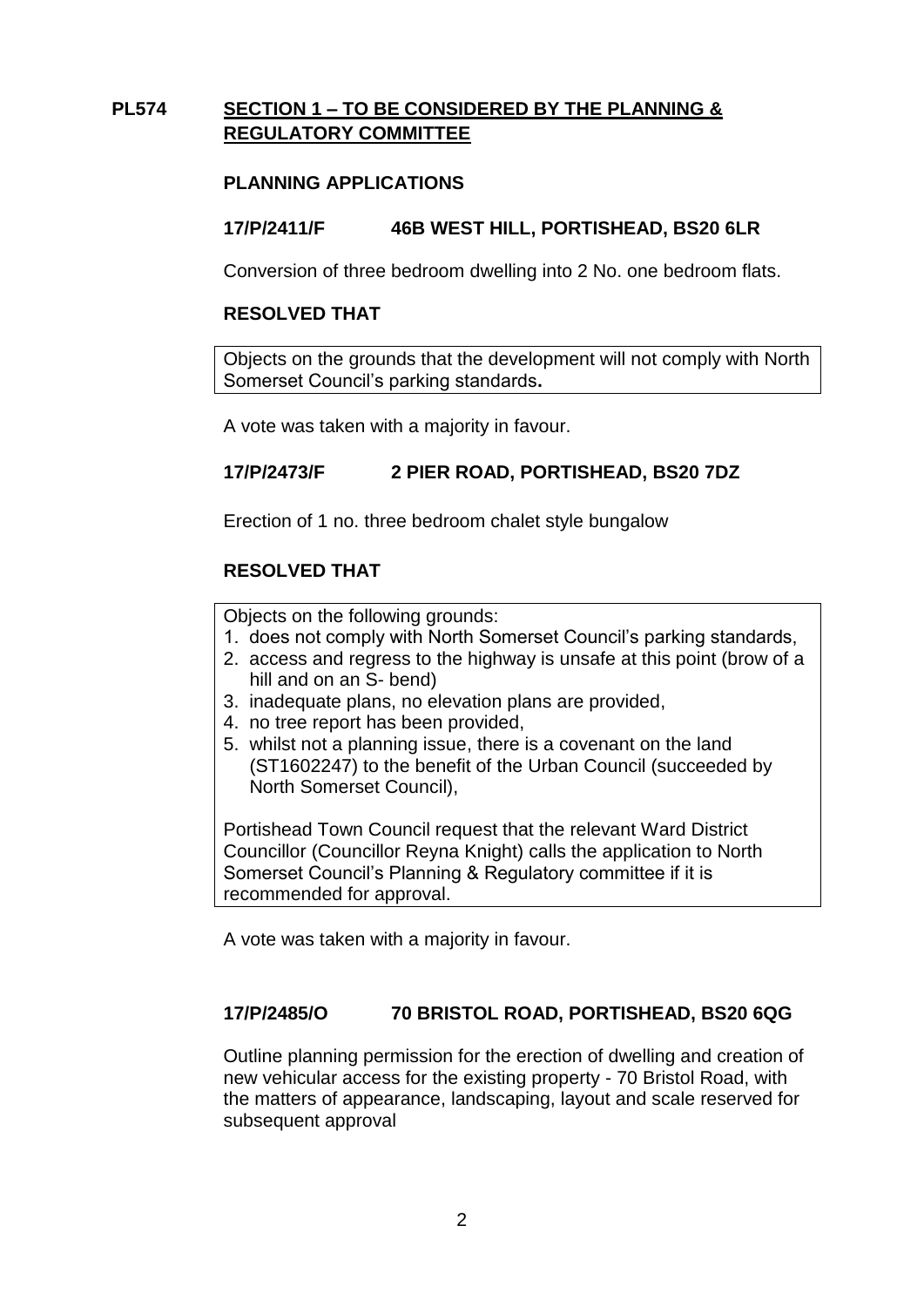## **RESOLVED THAT**

#### No objection

A vote was taken with a majority in favour. Councillors Lord and Cottrell abstained from voting.

## **17/P/2468/TPO SILBURY, BATTERY LANE, PORTISHEAD, BS20 7JD**

G2 and T4 poplar - repollard back to previous points, approx. 4m reduction

## **RESOLVED THAT**

In the absence of a Tree Warden – objects on the grounds that the trees comprise the complete boundary between Denny Lodge and Silbury. They have an amenity value in that they provide privacy to Denny Lodge, avoiding overlooking issues from Silbury, which is being developed into 6 flats all with balconies, over 3 stories. The screen of trees is also some protection against the noise which will be created by a car park for 13 cars which is replacing the back garden of Silbury. If works to the trees are unavoidable then we urge that only the minimum should be undertaken.

*Assistant Clerk note: it has since been identified that the trees were previously pollard to 6m and not 4m (as is stated on the application).*

A vote was taken with a majority in favour.

## **17/P/2445/TPO CHARLCOMBE PARK, DOWN ROAD, PORTISHEAD, BRISTOL, BS20 8LD**

T2 pine - shorten 2 topmost limbs by 4m and 6 side limbs by 4m; T3 pine - shorten 2 side limbs by 2.5m; T4 pine - remove 2 crossing limbs and shorten 2 side limbs by 3m; T6 pine - shorten long arching, heavy lower limb over drive by 3-4m and shorten the long, prominent upper limbs over drive by 2-3m; T7 dead pine - fell (this work is exempt from seeking approval from the council); T8 pine - fell; T9 pine - shorten two upper limbs by 3m, shorten uppermost limb by 4m and shorten the long, lower limbs over the drive by 3m; T10 sycamore - reduce overhang towards neighbouring house by 1-2m and reduce height by 2-3m

#### **RESOLVED THAT**

In the absence of a Tree Warden – objects on the grounds that the trees have amenity value. If works to the trees are unavoidable then we urge that only the minimum should be undertaken.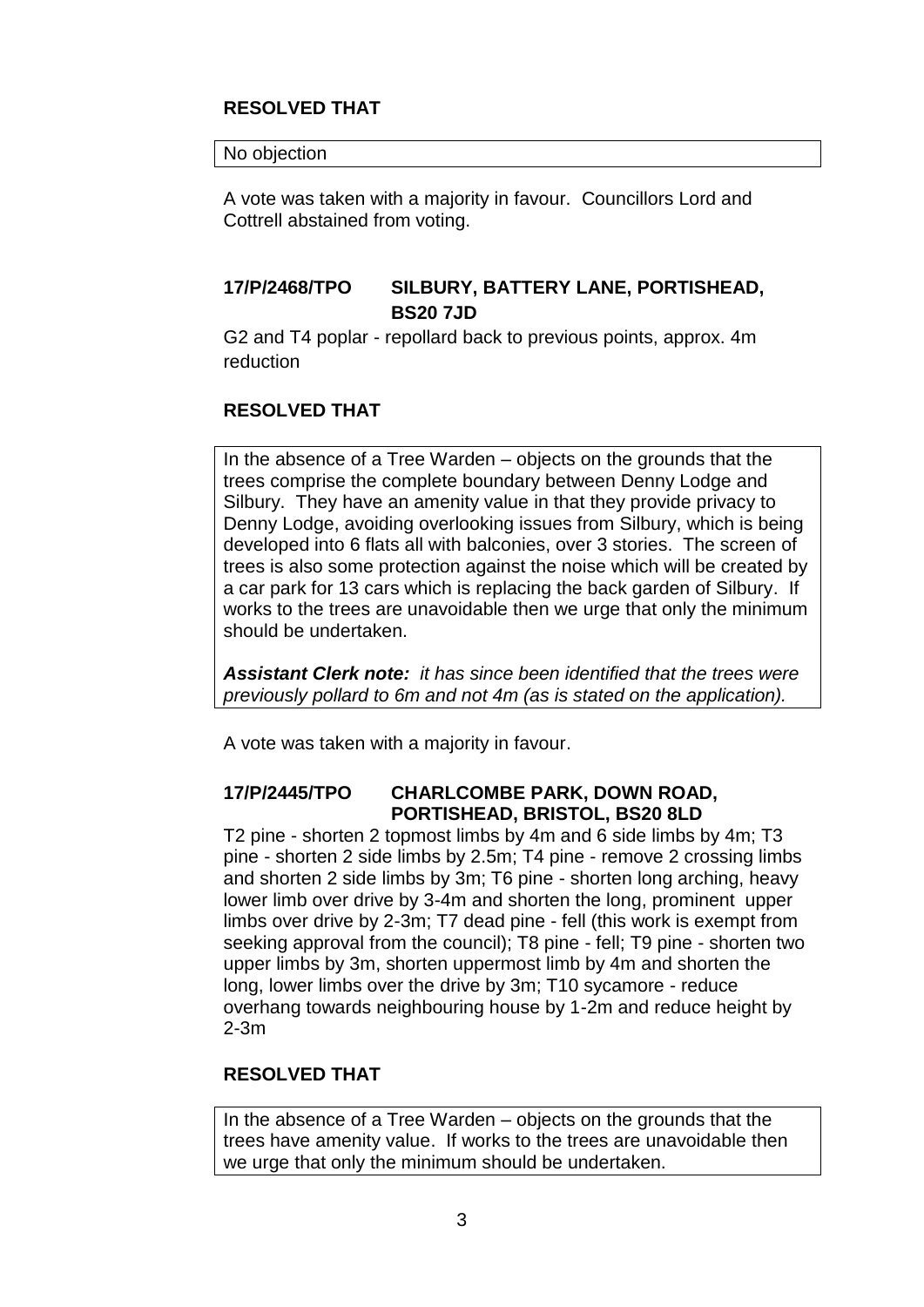A vote was taken with a majority in favour.

#### **17/P/2461/WT ST PETERS CHURCH, CHURCH ROAD NORTH, PORTISHEAD, BS20 6PS**

T1 - crown lift to 2-2.5m; T2 crown lift to 2-2.5m; T3-T4 - crown lift to 2 2.5m;T5 - coppice dying stem; T6 - fell dead stem; T7 - crown lift to 2- 2.5m; T8 crown lift to 3m; T9 - crown lift to 2.5-3m prune back lower canopy over headstone by 1-2m; G1 - crown lift over path to give 2.5m clearance, cut back overhang, clear from BT lines to give 1-2m clearance.

## **RESOLVED THAT**

#### No comment

 A vote was taken with a majority in favour. Councillor Cottrell voted against the decision.

#### **17/P/2474/TPO 12 BEECHWOOD ROAD, PORTISHEAD, BS20 8EP**

T1 beech - cut back northern canopy to previous reduction points (approx 2m); thin crown by 20% and crown clean

## **RESOLVED THAT**

In the absence of a Tree Warden - no objection subject to the approval of North Somerset Council's Tree Officer.

A vote was taken with a majority in favour

## **PL575 SECTION 2 – PLANNING MATTERS (RECOMMENDATIONS TO TOWN COUNCIL)**

#### **5. OTHER PLANNING MATTERS**

#### **5.1 LATE PLANNING APPLICATIONS & CONSULTATIONS**

#### **17/P/2512/F 32 FENNEL ROAD, PORTISHEAD, BS20 7FB**

Two storey side extension

#### **RECOMMENDATION**

#### No comment

A vote was taken with a majority in favour.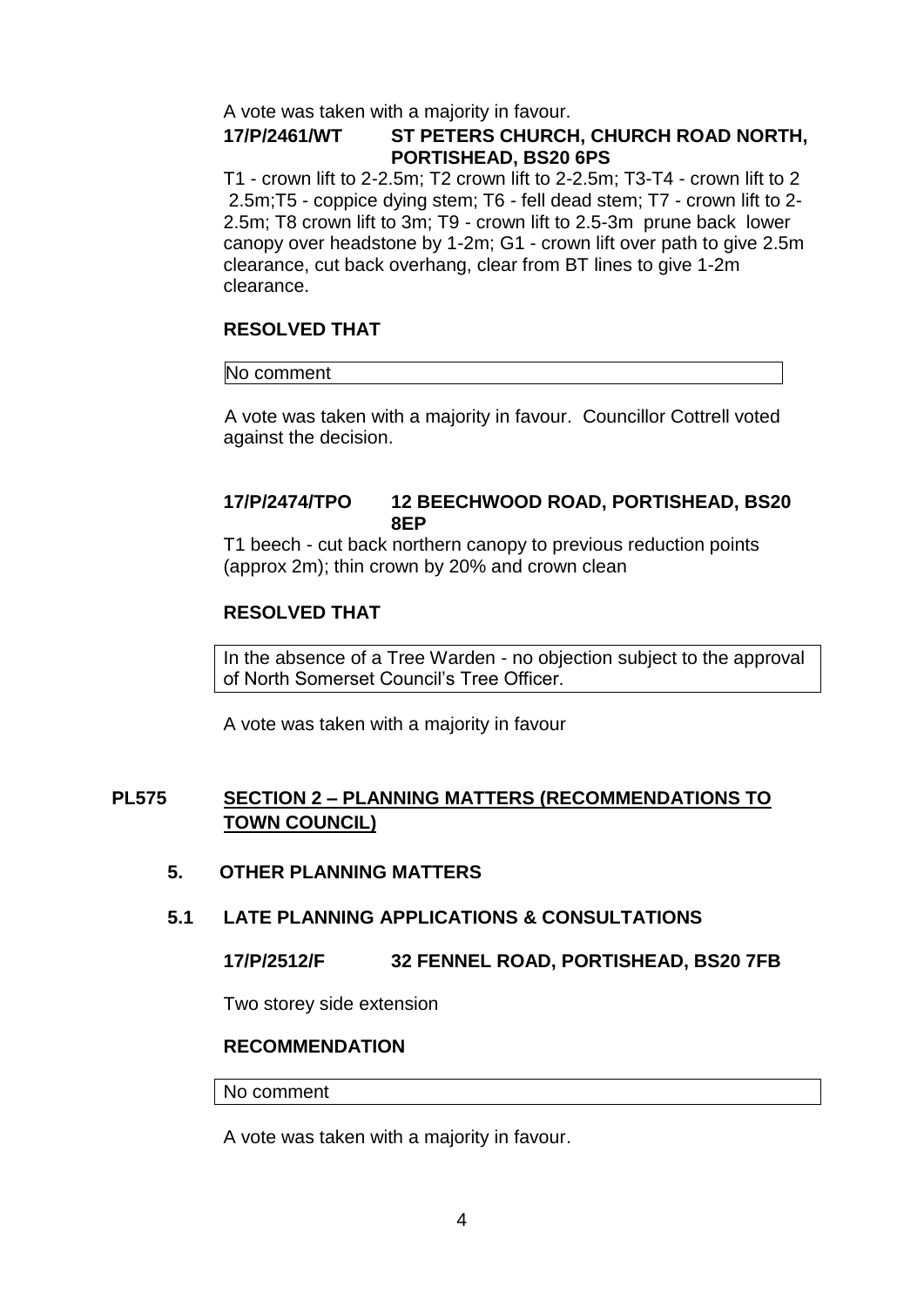## **17/P/2546/NMA 18 BEACH ROAD WEST, PORTISHEAD, BS20 7HR**

Non material amendment to application 17/P/1990/F ( Erection of a dwelling ) to allow the removal of the front projecting elevation pitched roof apex in-lieu of a flat top roof line, and 2, Raise the dwelling by circa 700mm from GF-UG FF level of 23.980 to 24.677.

#### **RECOMMENDATION**

To review the application at Town Council on 8<sup>th</sup> November 2017.

A vote was taken with a majority in favour.

# **5.2 HIGHWAYS UPDATE**

## **1. AVON WAY**

Councillor Cottrell talked to the meeting following a Working Party meeting (consisting of Councillors Mason, R.Cruse, Koops, Huffadine-Cooper and Cottrell) and the report she had previously provided.

## **RECOMMENDATION**

To respond to North Somerset Council's highway proposals for Avon Way requesting the following:

- 1. large white slow markings should be painted on the road at the appropriate locations in both directions
- 2. appropriate 'play area' signs should be located on existing posts in clearly visible locations
- 3. all extraneous signs should be removed as these can be confusing and also create a cluttered street scene

A vote was taken with a majority in favour.

## **2. NEWFOUNDLAND WAY**

Councillor Cottrell talked to the meeting and confirmed that agreement had been made for some yellow lines to be painted. There is a delay in painting the yellow lines due to road adoption issue between North Somerset Council and the developer (Persimmon). However, Councillor Cottrell is meeting with the chairs of the committees (joint meeting of D & E Directorate Management Team - hereinafter referred to as joint DMT) in November and so will raise the matter again.

## **RECOMMENDATION**

To include the delay of painting double yellow lines on Newfoundland Way /unadopted roads on the next agenda of the joint DMT meeting in November 2017.

A vote was taken with a majority in favour.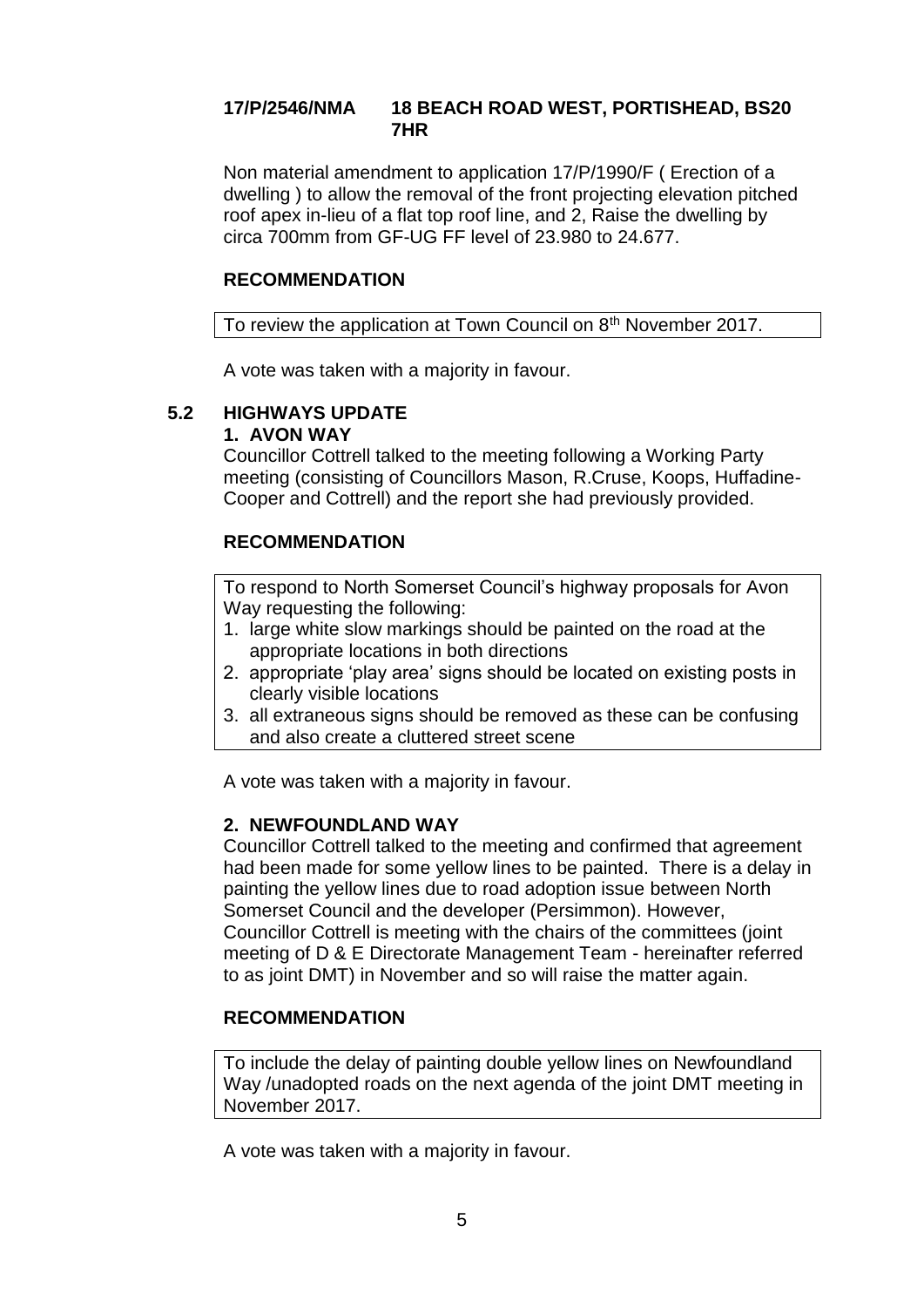## **3. TRAFFIC REGULATION ORDERS (TRO)**

The meeting noted correspondence from David Bailey (Senior Engineer, Development & Environment, NSC) to advise that TRO locations for Portishead will not be considered until April 2019.

## **RECOMMENDATION**

There was no recommendation made.

## **4. RESILIENCE OF HIGHWAY NETWORK**

Whilst it was noted that there are various locations in Portishead for an air ambulance to land in an emergency when roads maybe gridlocked, the meeting wish to ask the Highways authority for advice.

## **RECOMMENDATION**

To include Resilience of Highway Network on the next joint DMT agenda enabling Portishead Town Council to obtain advice from the Highways authority to help in an emergency when the town becomes gridlocked.

A vote was taken with a majority in favour.

## **5.3 OLD MILL ROAD**

The meeting noted the publicity notice from Standard Life Investments of the two events they are hosting on  $2<sup>nd</sup>$  November and  $4<sup>th</sup>$  November for the people of Portishead to go along to see the plans they have and make comment. Sadly it appeared that not all households in Portishead have received this notice.

It was also noted that there is another march 'Save Old Mill Road' on Saturday 4<sup>th</sup> November 2017 from the Folk Hall car park at 11.00am.

#### **RECOMMENDATION**

To complete the consultation question card prepared by GL Hearn as follows:

#### **I'd like to see:** (please tick)

#### **Q: A cinema**

- A: We feel it highly likely that the type of cinema expected by residents will not be commercially viable in a town the size of **Portishead**
- **Q: New cafes and restaurants**
- A: No. This would threaten existing businesses.
- **Q: New brands that aren't currently in the town**
- A: No. This would threaten existing businesses.
- **Q: A new gym**
- A: No. This will remove a very popular gym.
- **Q: Better connections from the town centre to the marina**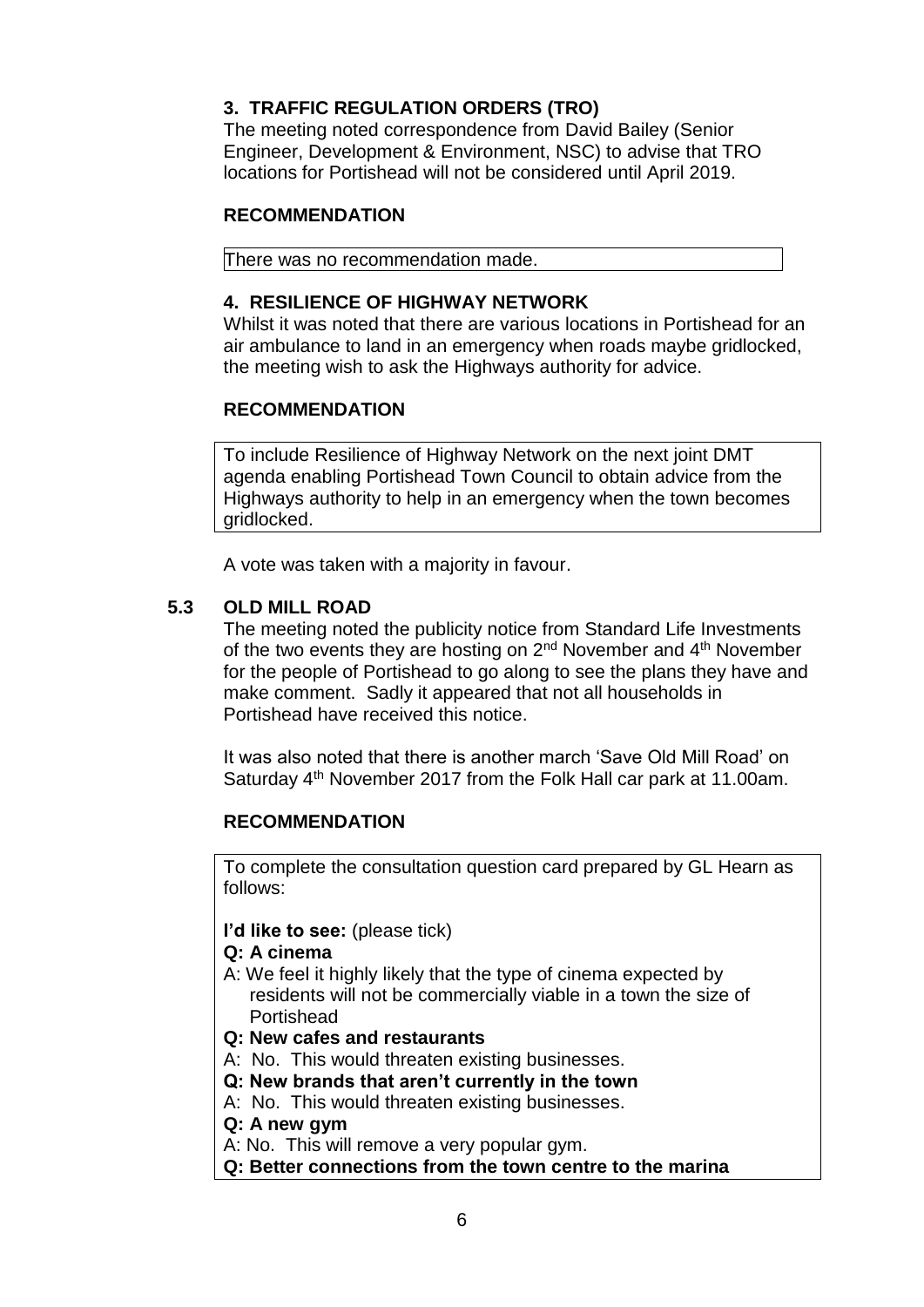A: No. This is unnecessary.

A vote was taken with a majority in favour

*Assistant Clerk note: The online consultation card has only tick boxes and no facility to respond 'no' or make comments. The possibility of submitting the above comments by email could be considered – [oldmillroad@glhearn.com](mailto:oldmillroad@glhearn.com)*

#### **5.4 NORTH SOMERSET COUNCIL'S PHARMACEUTICAL NEEDS ASSESSMENT (PNA)**

The meeting noted the invitation to consult on the publication of North Somerset's draft Pharmaceutical Needs Assessment (PNA) and the 14 specific questions numbered 1-14g, before 27<sup>th</sup> November 2017.

The PNA and consultation questions were also available online: <http://consult.n-somerset.gov.uk/consult.ti/PNA2017/consultationHome>

## **RECOMMENDATION**

There was no recommendation made.

**5.5 NORTH SOMERSET COUNCIL SITE ALLOCATIONS PLAN** There was no update offered.

#### **RECOMMENDATION**

There was no recommendation made.

#### **5.6 PORTISHEAD TREE WARDEN VACANCY**

Councillor Burden informed the meeting that he and Councillor Cottrell would be meeting for an informal chat next week with a member of the public who has come forward as a potential volunteer.

#### **RECOMMENDATION**

There was no recommendation made.

## **5.7 NORTH SOMERSET AND MENDIP BATS SPECIAL AREA OF CONSERVATION (SAC) GUIDANCE**

The meeting noted that North Somerset Council has prepared a draft supplementary planning document (SPD) for public consultation that is available from 20<sup>th</sup> October to 30 November 2017.

The consultation could be viewed on-line [http://consult-ldf.n](http://consult-ldf.n-somerset.gov.uk/consult.ti/Bats_spd/view?objectId=9268020#9268020)[somerset.gov.uk/consult.ti/Bats\\_spd/view?objectId=9268020#9268020](http://consult-ldf.n-somerset.gov.uk/consult.ti/Bats_spd/view?objectId=9268020#9268020)

#### **RECOMMENDATION**

There was no recommendation made.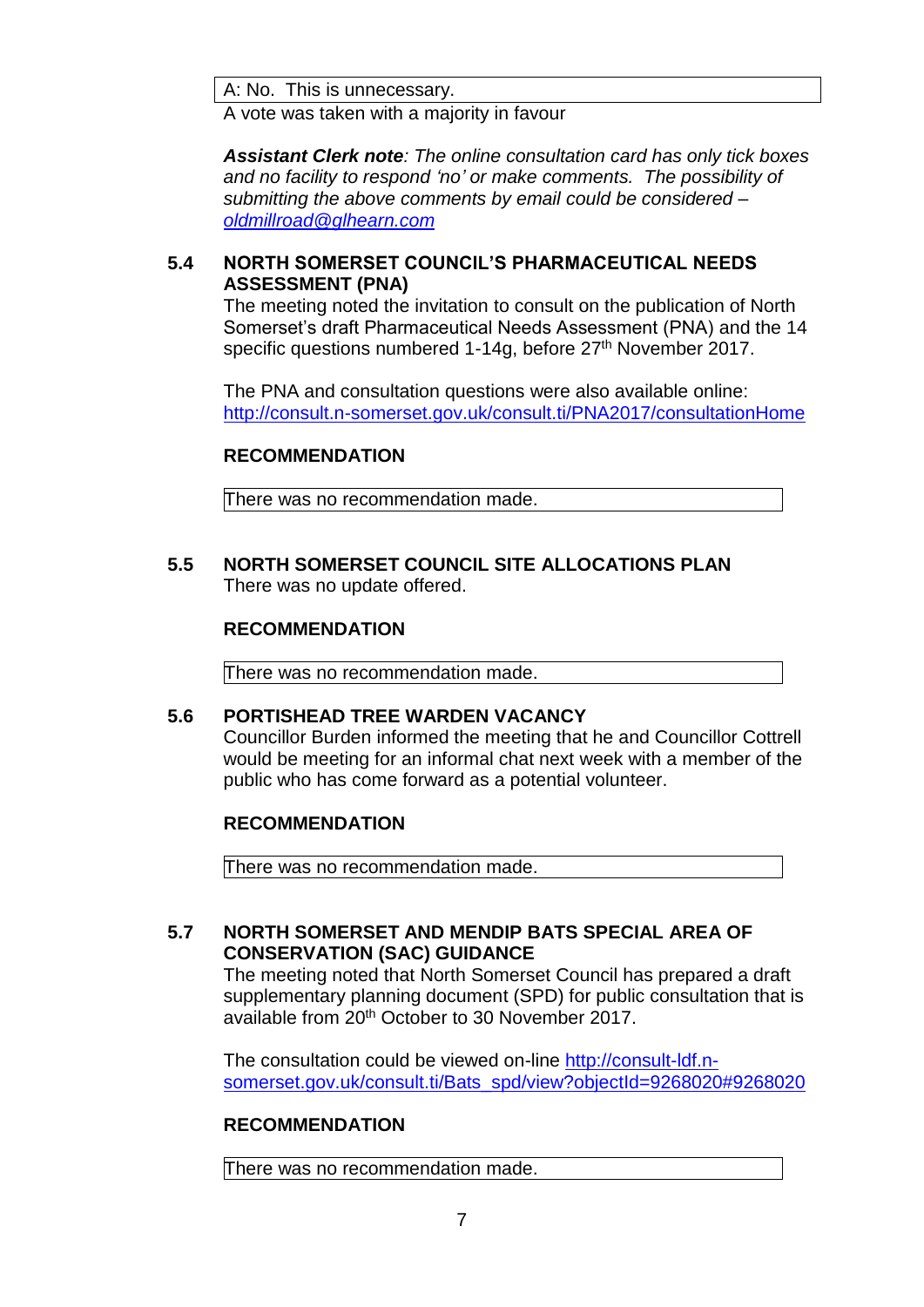## **5.8 NORTH SOMERSET COUNCIL DRAFT LOCAL PLANNING APPLICATION REQUIREMENTS – PART 1 DOCUMENT**

The meeting noted that it was being consulted on the inclusion of Community Infrastructure Levey (CIL) to Part 1 of its document when it comes into effect on 18<sup>th</sup> January 2018.

The consultation had been available to view on-line [http://consult.n](http://consult.n-somerset.gov.uk/consult.ti/LPAR_part1/consultationHome)[somerset.gov.uk/consult.ti/LPAR\\_part1/consultationHome](http://consult.n-somerset.gov.uk/consult.ti/LPAR_part1/consultationHome)

#### **RECOMMENDATION**

Notes the consultation

A vote was taken with a majority in favour

#### **5.9 JOINT SPATIAL PLAN**

The meeting noted the up and coming consultation on the final draft of the Joint Spatial Plan (JSP), which will run from 22<sup>nd</sup> November 2017 to 10<sup>th</sup> January 2018.

## **RECOMMENDATION**

That a Working Party be formed to include Councillors Burden, Mitchell, and Cottrell to prepare a response to the consultation for Town Council to consider at its meeting in December.

A vote was taken with a majority in favour

#### **5.10 METROWEST – PORTISHEAD RAILWAY**

The meeting had previously been provided with a hard copy of the consultations questions, which it discussed. Councillors agreed that in addition to those below, they would submit their own personal consultation responses.

#### **RECOMMENDATION**

Portishead Town Council responds**:**

- **Q1: Are you responding as an individual or giving an official response on behalf of an organisation?**
- A: *On behalf of an organisation – Portishead Town Council*
- **Q2: What, if any, are your main concerns with the scheme overall? Select at least 1 option?**
- A: None. Portishead Town Council fully supports this proposal.
- **Q3: Regarding the scheme's area between Portishead and Royal Portbury Dock including Portishead Station area and**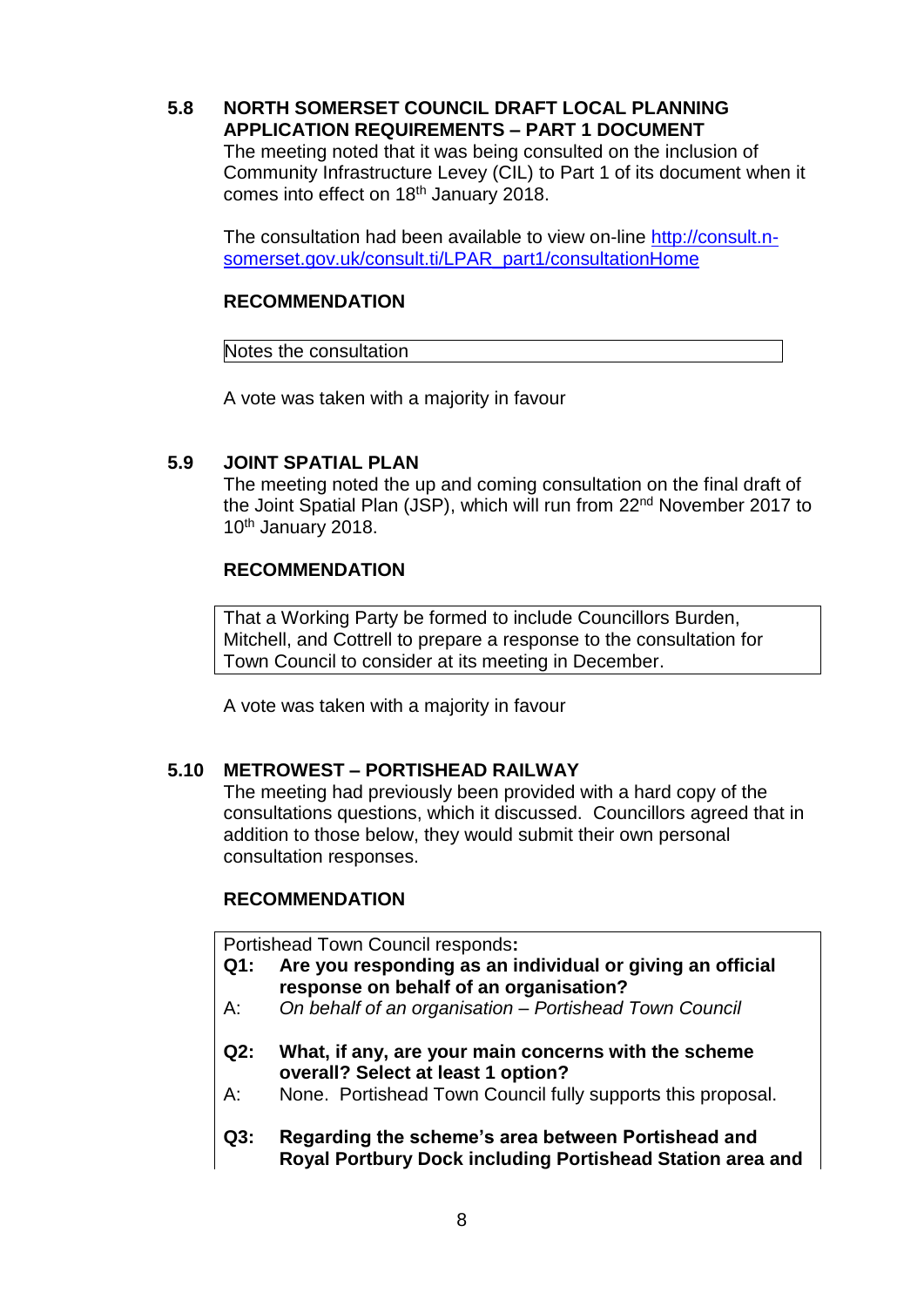**footbridge near Trinity School, which of the following best describes you?**

- A: Other. Parish Council. Portishead Town Council fully supports this proposal. The town is in desperate need of a railway and it welcomes the footbridge near Trinity school.
- **Q4: For the section of the scheme between Portishead and Royal Portbury Dock including Portishead Station area and footbridge near Trinity School, please tick which aspects you'd like to share any thoughts on and use the box below to explain. You may use additional sheets if you wish.**
- A: Any other aspects you wish to comment on. It is hoped that any actions taken at this stage will not jeopardise the future development of two trains per hour when funds become available.
- Q15. Please select your overall level of support for the proposals as a whole:
- A: Support the proposal. Fully supports the project and we welcome the assurance that nothing in these proposals will prevent the desired upgrade to a full half hour service

*Assistant Clerk note: There were no recommendations for questions 5 -14 and 16-17 but suggests the Assistant Clerk's contact email address is provided in response to questions 14 and 16.* 

A vote was taken with a majority in favour

## **PL576 SECTION 3 – DELEGATED CHAIRMAN DECISIONS**

## **PLANNING APPLICATIONS AS REPORTED BY THE PLANNING & REGULATORY CHAIRMAN**

## **TREE APPLICATIONS AS REPORTED BY THE PLANNING & REGULATORY CHAIRMAN**

The delegated Chairman decisions previously agreed by the core members of the Planning & Regulatory committee were noted.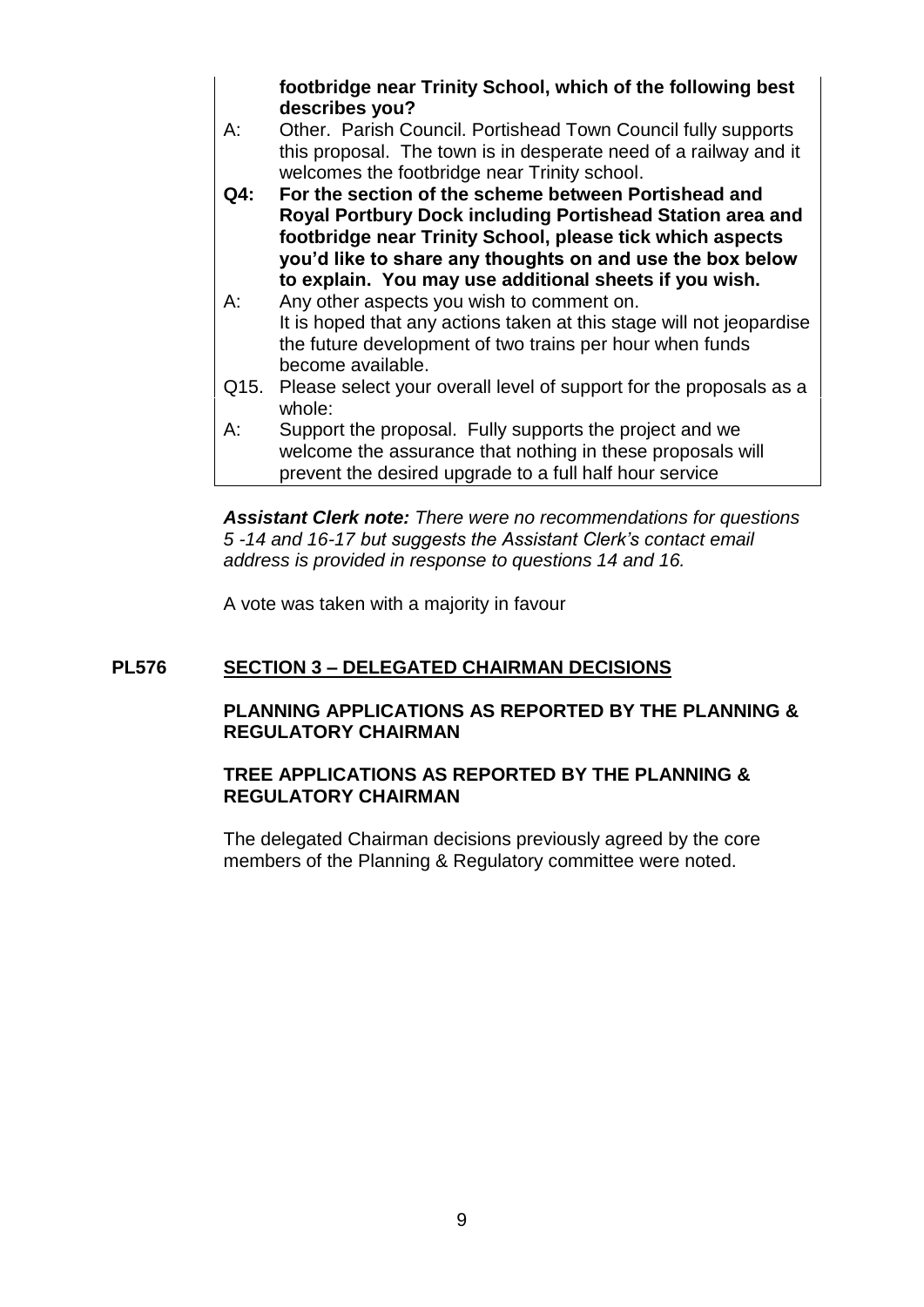## **PL576 SECTION 3 DELEGATED CHAIRMAN DECISIONS – FOR INFORMATION**

## **PLANNING APPLICATIONS AS REPORTED BY THE PLANNING & REGULATORY CHAIRMAN**

| <b>APPLICATION NO.</b> | <b>LOCATION</b>                                                      | <b>PROPOSAL</b>                                                                                                                                                                                                                                                              | <b>RECOMMENDATION</b>                                                                                                                |
|------------------------|----------------------------------------------------------------------|------------------------------------------------------------------------------------------------------------------------------------------------------------------------------------------------------------------------------------------------------------------------------|--------------------------------------------------------------------------------------------------------------------------------------|
| 17/P/2321/F            | 20 Hillcrest Road,<br>Portishead, BS20 8HP                           | Removal/Variation to conditions No. 2<br>from application 16/P/2900/F (<br>Demolition of an existing bungalow and<br>the erection of two no. 4 bedroom semi-<br>detached dwellings with associated<br>parking and landscaping) to allow a<br>reduction in scale of proposal. | No objection                                                                                                                         |
| 17/P/2322/F            | 23 Downside, Portishead,<br><b>BS20 6JH</b>                          | Single storey rear and front extension                                                                                                                                                                                                                                       | No objection subject to no valid<br>objections from neighbours                                                                       |
| 17/P/2341/LDE          | Land Adjacent to 1 St<br>Peters Road, Portishead,<br><b>BS20 6QY</b> | Certificate of Lawful development<br>existing to confirm that works for the<br>erection of two semi-detached<br>retirement cottages with associated<br>parking (planning permission<br>14/P/1251/F) has been commenced                                                       | No comment                                                                                                                           |
| 17/P/2362/F            | 125 The Deans, Portishead,<br><b>BS20 6DZ</b>                        | Demolish existing rear conservatory,<br>erect two storey rear extension, single<br>storey rear extension to attached garage<br>with new pitched roof over and new front<br>porch.                                                                                            | No objection subject to no valid<br>objections from neighbours and<br>compliance with North Somerset<br>Council's parking standards. |
| 17/P/2393/F            | 39 The Bramleys,<br>Portishead, BS20 7LL                             | Erection of a single storey rear<br>extension following demolition of<br>existing single storey extension                                                                                                                                                                    | No objection subject to no valid<br>objections from neighbours.                                                                      |
| 17/P/2396/F            | 1 High Street, Portishead,<br><b>BS20 6AF</b>                        | Installation of Car Park Management of<br>the Old Mill (The White Lion Public<br>House)                                                                                                                                                                                      | No comment.                                                                                                                          |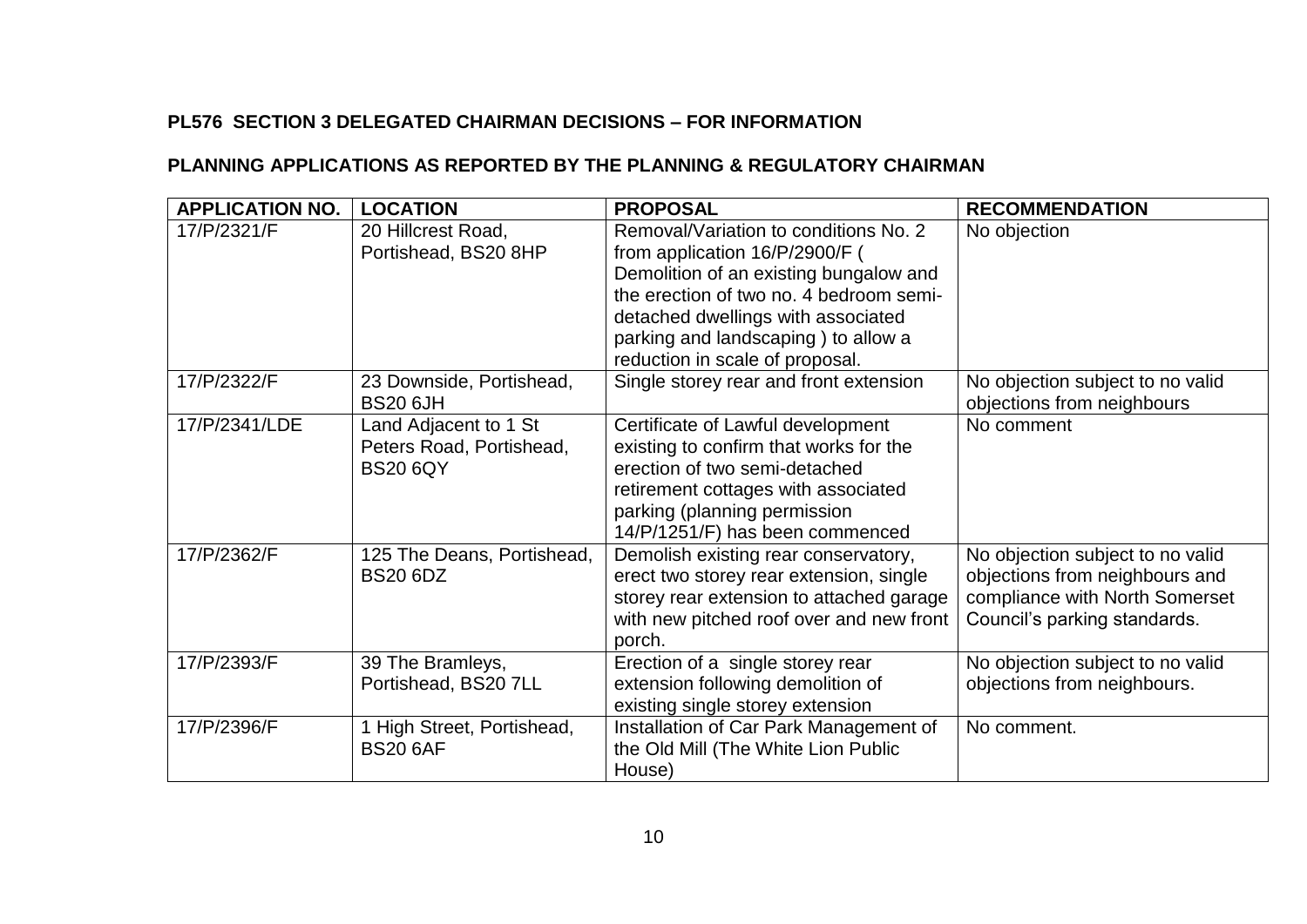| 17/P/2397/ADV | High Street, Portishead,<br><b>BS20 6AF</b> | Advertisement consent for the display of  <br>6 no. non-illuminated signs of various<br>sizes on lighting columns and signage | No comment. |
|---------------|---------------------------------------------|-------------------------------------------------------------------------------------------------------------------------------|-------------|
|               |                                             | poles                                                                                                                         |             |

#### **PL576 TREE APPLIATIONS AS REPORTED BY THE PLANNING & REGULATORY CHAIRMAN**

| <b>APPLICATION NO.</b> | <b>LOCATION</b>           | <b>PROPOSAL</b>                                                                | <b>RECOMMENDATION</b>                |
|------------------------|---------------------------|--------------------------------------------------------------------------------|--------------------------------------|
| 17/P/2383/TPO          | 89 Down Road, Portishead, | T1 horse chestnut - crown reduce by 2m $\vert$ In the absence of a Tree Warden |                                      |
|                        | <b>BS20 8RB</b>           |                                                                                | <b>Portishead Town Council feels</b> |
|                        |                           |                                                                                | unable to comment                    |
| 17/P/2388/WT           | 71 Woodacre, Portishead,  | $T1$ ash $-$ fell                                                              | In the absence of a Tree Warden      |
|                        | <b>BS207EH</b>            |                                                                                | <b>Portishead Town Council feels</b> |
|                        |                           |                                                                                | unable to comment                    |

#### **PL577 OTHER PLANNING MATTERS**

#### **8.1 THE FOLLOWING NOTIFICATIONS/ACKNOWLEDGEMENTS FROM NORTH SOMERSET COUNCIL WERE NOTED:**

#### **A. ENFORCEMENT CASES**

An email from Scott Britnell dated 4th October advising that he has written to the owners of the Marine Office View Park on Harbour Road to remind them of the condition regarding parking under planning application 07/0734/F. He is waiting for them to contact him regarding the signs that have been erected and apologised for the delay in responding.

# **B. DELEGATED DECISIONS – NORTH SOMERSET COUNCIL**

None received.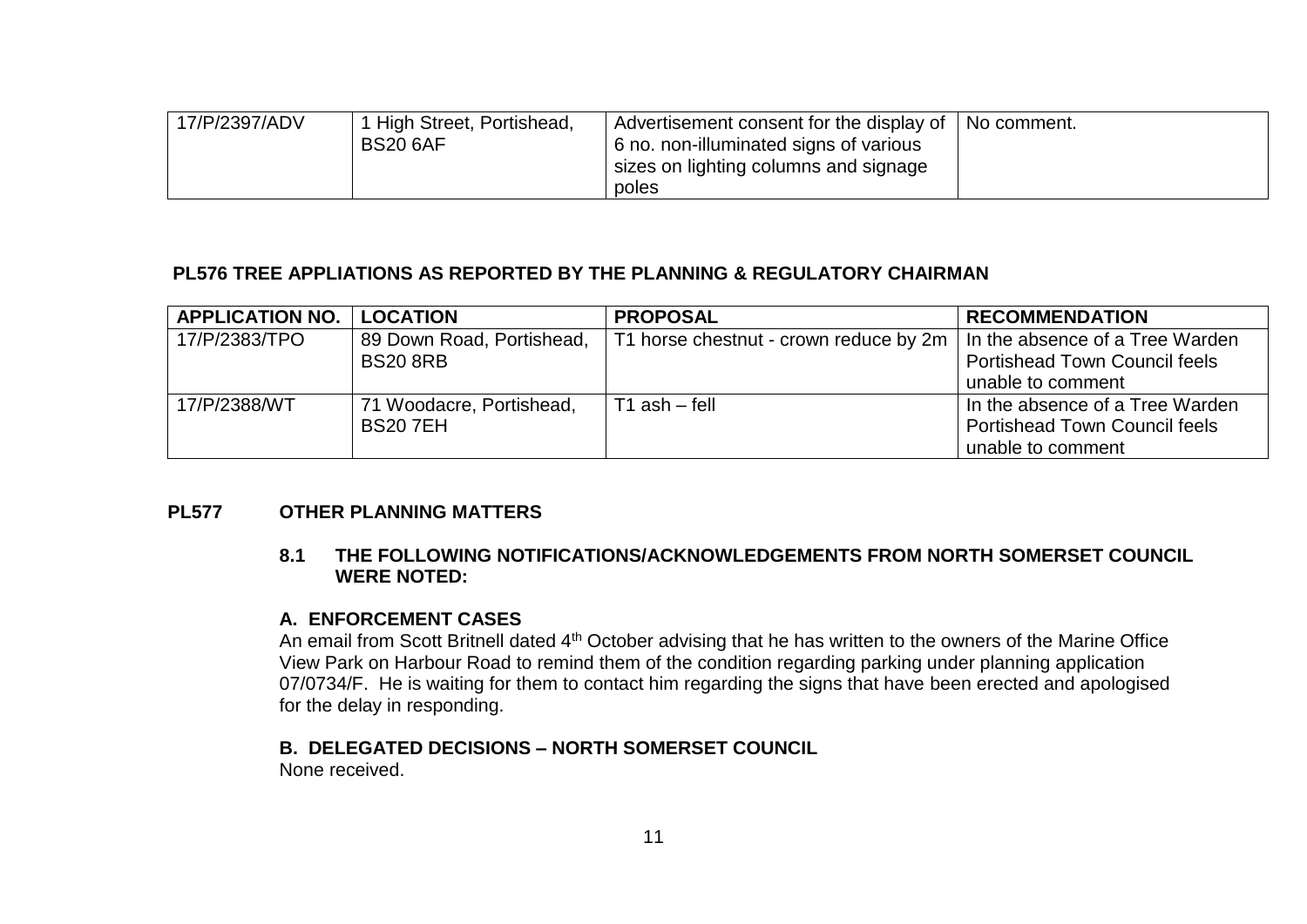#### **C. PLANNING CONSENT GRANTED**

17/P/1847/F 22 Hillcrest Road, Portishead, BS20 8HP

17/P/1893/F Aqua Italia Limited, Martingale Way, Portishead, BS20 7AW

17/P/2050/F 33 Hillcrest Road, Portishead, BS20 8HN

17/P/2148/WT 13 West Hill, Portishead, BS20 6LG

#### **D. PLANNING CONSENT REFUSED**

17/P/1252/O 33A Nore Road, Portishead, BS20 7HN 4 Woodside Gardens, Portishead, BS20 8EQ 17/P/2076/TPO 188 Merlin Park, Portishead, BS20 8RW 17/P/2248/HHPA 59 Phoenix Way, Portishead, BS20 7FG

#### **E. PLANNING APPLICATIONS WITHDRAWN**

17/P/1744/F Screwfix Direct Ltd, Units 9 & 10 Harbour Road Trading Estate, Portishead, BS20 7BL 17/P/2388/WT 71 Woodacre, Portishead, BS20 7EH

#### **F. PLANNING APPLICATION DEEMED PERMITTED DEVELOPOMENT**

No reports received

#### **G. APPEAL DECISIONS**

No reports received

#### **H. LICENCE APPLICATIONS**

Report received 11th October 2017

*Assistant Clerk note: It was noted that none of the applications related to Portishead. In future cases only those relating to Portishead will be supplied.*